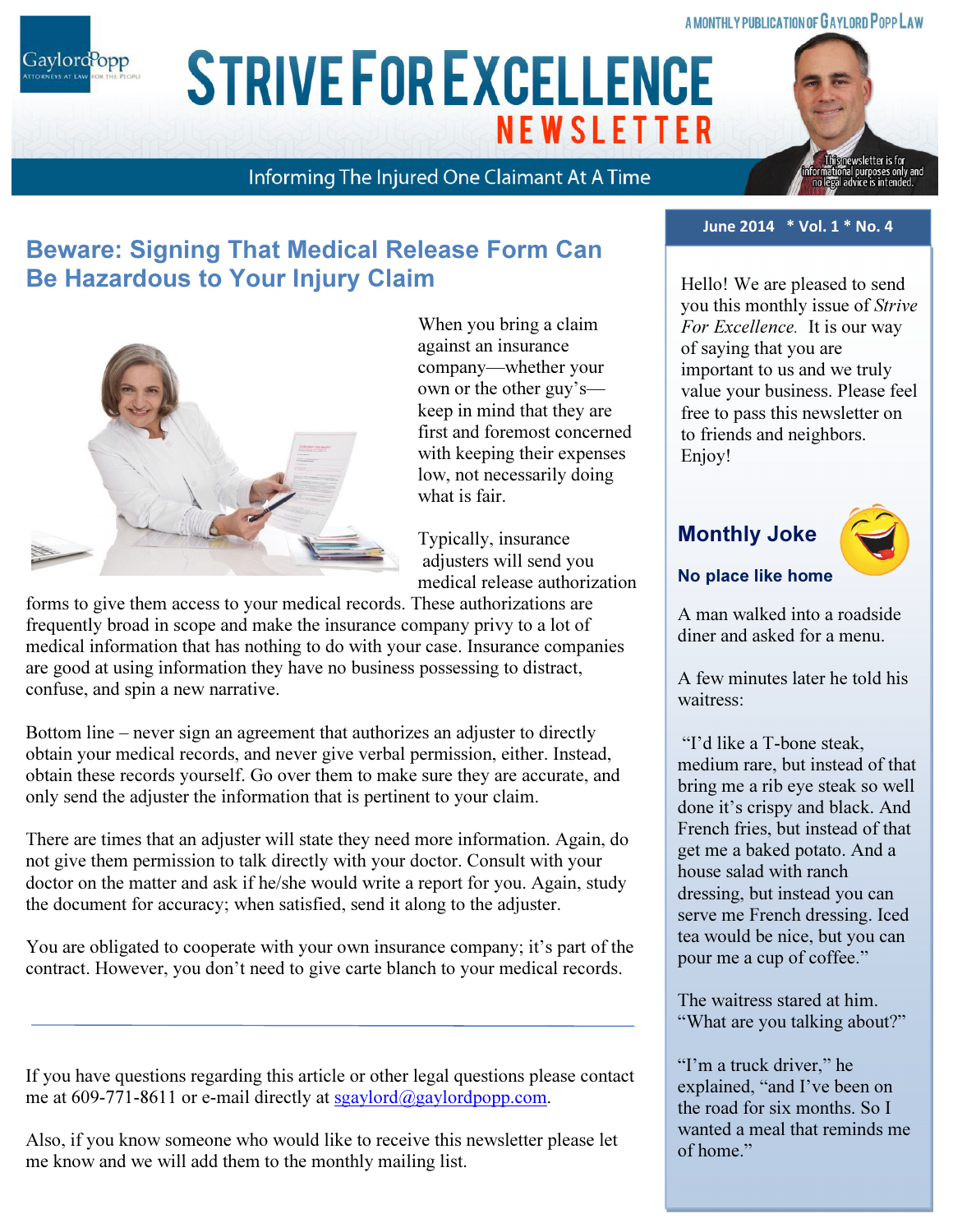### Product Liability

Product liability claims are generally complex. They can include mass tort litigation, manufacturer liability, warranty issues, warnings and recalls, product design litigation, and class proceedings.

When our client faces a product liability claim they will benefit from our expertise. We will develop a strategy that is based on our farreaching experience and expertise with product liability law, providing advice to stop additional damage to your operations and/or brand.

Product liability covers a wide range of products bus is not limited to the following.

- Asbestos products
- Automobiles
- Consumer transportation products
- Aviation
- Construction products that include fireproofing and waterproofing
- Food products
- Forest products
- Gasoline dispensing
- Home consumer products
- Industrial equipment
- Marine engines
- Mining
- Pulp and paper
- Railroad propulsion systems
- Steel products
- Tobacco
- Tools
- Heavy equipment

Product liability recognizes the cause and effect of any possible exposure can be complex. When the problem exposes our client to claims from a number of complainants, our expertise in Class Action Lawsuits will ensure that all aspects of the case

CONT'D ON PG.3

## GUEST OF THE MONTH

### DIVORCE: MEDIATION V. LITIGATION

#### By Carol Oswald, Esq.

Mediation is a commonly overlooked and often feasible way to resolve family court legal issues with much less conflict and drain on your finances. Before rushing off to file your complaint to start the litigation process, it's worth considering the following:

#### YOU'RE STILL GOING TO BE A FAMILY WHEN THE DIVORCE IS

**OVER.** You still have children to raise *Pic; Carol Oswald, Esq.* and somehow co-parent. If you can



start the process by sitting down together in the same room with a mediator and talking about each of your priorities for your children, you are way ahead of those people who turn their children's future over to the stranger in the black robe. A mediator will listen to the two of you and help you compromise responsibilities.

ECONOMIZE. A big expense of divorce is gathering the necessary information to calculate support and divide property. Incomes must be examined and sometimes property, real and personal, must be appraised in order to fashion fair resolutions. If you are both funneling financial information to a mediator and sharing the cost of appraisals, you're both only paying half the mediator and appraisal fees. If you each retain your own attorney and provide that same information to them, and are then paying them to exchange the information between their offices, you are each paying the entire fee to each of your separate attorneys. Your attorneys may each have preferences for different experts. Instead of paying them to argue about who will do appraisals, a mediator can make recommendations from which you can jointly choose.

#### CUSTOMIZE YOUR SETTLEMENT TO FIT YOUR

CIRCUMSTANCES. Courts are restricted by statutes and prior case law in deciding support and property division. When you are mediating a settlement, you can agree to resolve those same issues in much more unique ways. A mediator will help you prioritize what you want (and need) to get through the most difficult years right after divorce and help you, or refer you to experts who can help you, think about long term financial goals.

WHY MEDIATION DOES NOT WORK IN EVERY CASE. The preceding summary highlights the benefits of mediation, but the process does not work in every case. Both sides need to have the common goal of ending the partnership fairly. If one party does not want the marriage to end or does not want to be fair, the likelihood of successful mediation is diminished. A trained mediator, devoted to the success of the process, will recognize in a session or two, based on the level of cooperation as well as the settlement positions of each of the parties, whether a mediated settlement is likely. If not, mediators who value their reputation will end the process explaining why they are doing so. If you have any other questions regarding matrimonial matters please do not hesitate to contact me at  $609 - 844 - 0488$  or e-mail me at  $\frac{\cos a}{a}$  aol.com.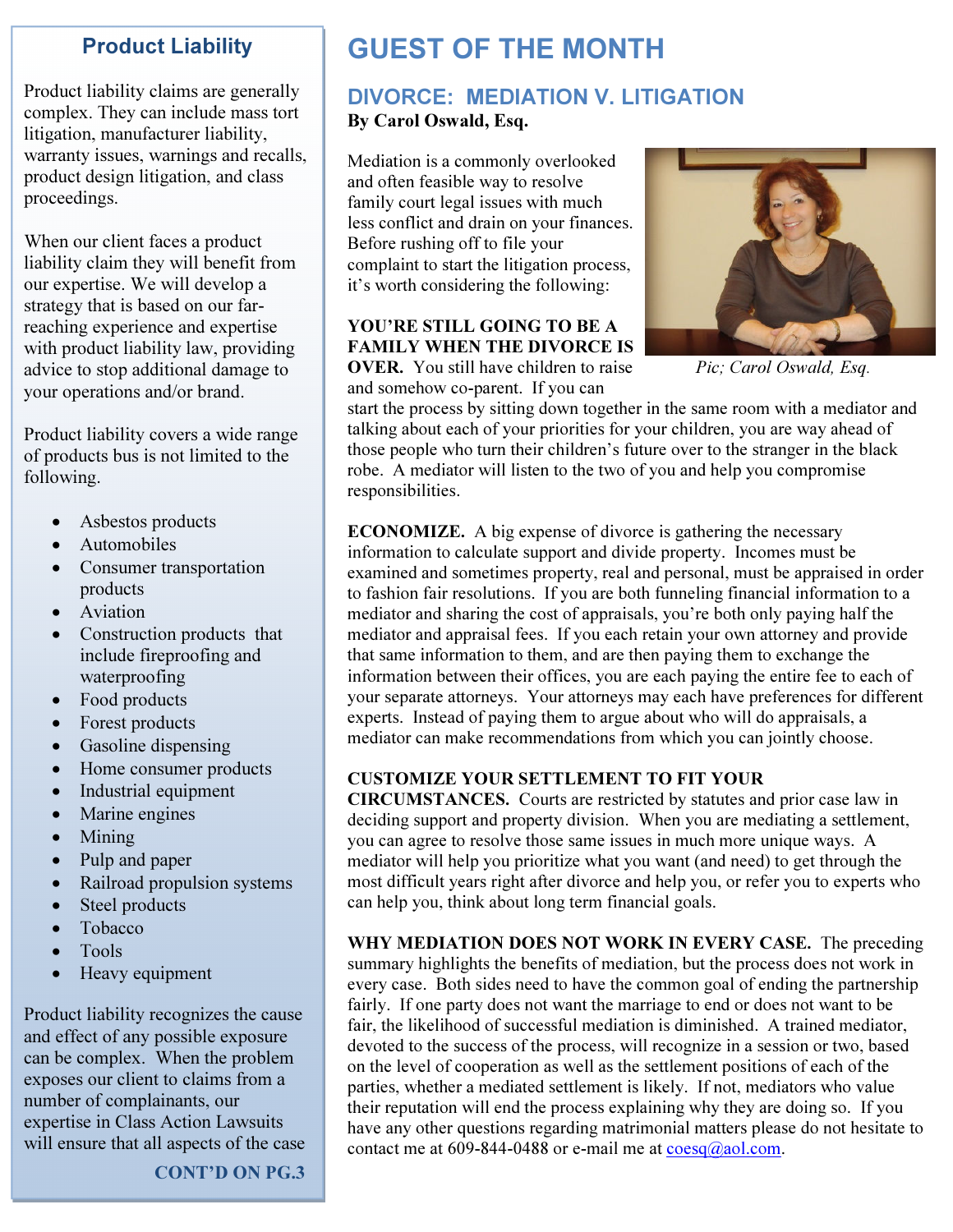### A Peek Inside

Since last month, my wife has continued to improve and has more mobility in her knee now than she has had in years. We can't thank the Rothman Institute and Thomas Jefferson Hospital enough for the work they did and the work that Amy is doing in order to have a new lease on life.

I have had the opportunity to continue my domestic chores, however, each day I am being told to limit what I am doing as clearly I'm doing it "wrong" and I am grateful to be back simply in the office full time. My chauffeur duties have not diminished nor have the kids' activities as we approach the end of the school year.

Ben has continued with his baseball career and has tried out for a summer baseball league. We will hopefully get the results of that try out in the very near future. My oldest daughter Rachel is due to receive her silver award which is a large accomplishment in girl scouts and we could not be more proud of her. She will have a ceremony and certainly I will brag about that next month. My younger daughter Anna has been also very active with her soccer and Girl Scout activities. She was the coordinator of a talent show for her Girl Scout troop and recently has been playing more and more goalie for her travel soccer team. As the kids on her team have gotten older there has been some changes in

their team makeup and this has been exceptionally difficult for Anna, however, it appears that the team will stay together and for this she is grateful.

I want to thank everyone for the continuing comments and encourage you to continue sending me requests as to the information you'd like to read about in our newsletter. In addition, please like us on Facebook and if you know anyone who would be interested in receiving the newsletter please have them contact me directly at sgaylord@gaylordpopp.com or call 609-771-8611. Your participation is greatly appreciated.

### Product Liability Cont'd

are handled properly and that the client is guided through the maze of a class action suit.

In the event that you have been injured as a result of a product failure, we can also ensure that you receive the support you need. We will file a product liability claim on your behalf and ensure your rights are looked after and that you receive the settlement you deserve based on the seriousness of your case. We believe that a manufacturer or product provider should be held accountable should their product failure result in injury or damage and we will protect your rights to fair compensation.

Product liability affects

- Component part defects
- **Labeling**
- Warnings
- **Recalls**
- Product design
- Product misuse
- Quality control
- The manufacturing process

Let our product liability expertise work for you.

### In The Office:

Rose Szabo, Office Manager and Workers Compensation Paralegal and her family walk every year to raise awareness and money for the March of Dimes. Rose has been walking for the past 20 years, but in September 2003, the cause became even more near and dear to her and her family.

Jack, her youngest son, was born at 24 weeks, weighing just 1 lb 10 oz. He spent 101 days in the NICU. When he left the NICU to come home, he weighed 5 lbs 11 oz. During his 101 days in the NICU, Jack had sepsis, was tested for meningitis, had a spinal tap and had many blood transfusions. Jack was on a ventilator for approximately 2 months while in the hospital.

After 3 years of therapy and many doctor visits, Jack is now a very healthy, happy and very, very energetic 10 year old! He is a  $5<sup>th</sup>$ grader at the Fountain Woods Elementary School in Burlington Township, where he plays percussion for the school band. Jack is now a Boy Scout with Mt. Holly Troop 36 and loves to camp, go rock climbing, bowl, play hockey and golf.

Every April, rain or shine, Rose along with her husband Chris and sons Daniel and Jack (Team Jack Szabo), along with family members and friends, walk to say thank you to the doctors and nurses at Capital Health System and to raise money and bring awareness to the March of Dimes and to help prevent prematurity!

Every year, half a million babies in the U.S. are born prematurely. Premature birth is the leading cause of newborn death and many lifelong disabilities. The funds we raise in Walk America support research that saves babies' lives. The mission of March of Dimes is to improve the health of babies by preventing birth defects, premature birth, and infant mortality.